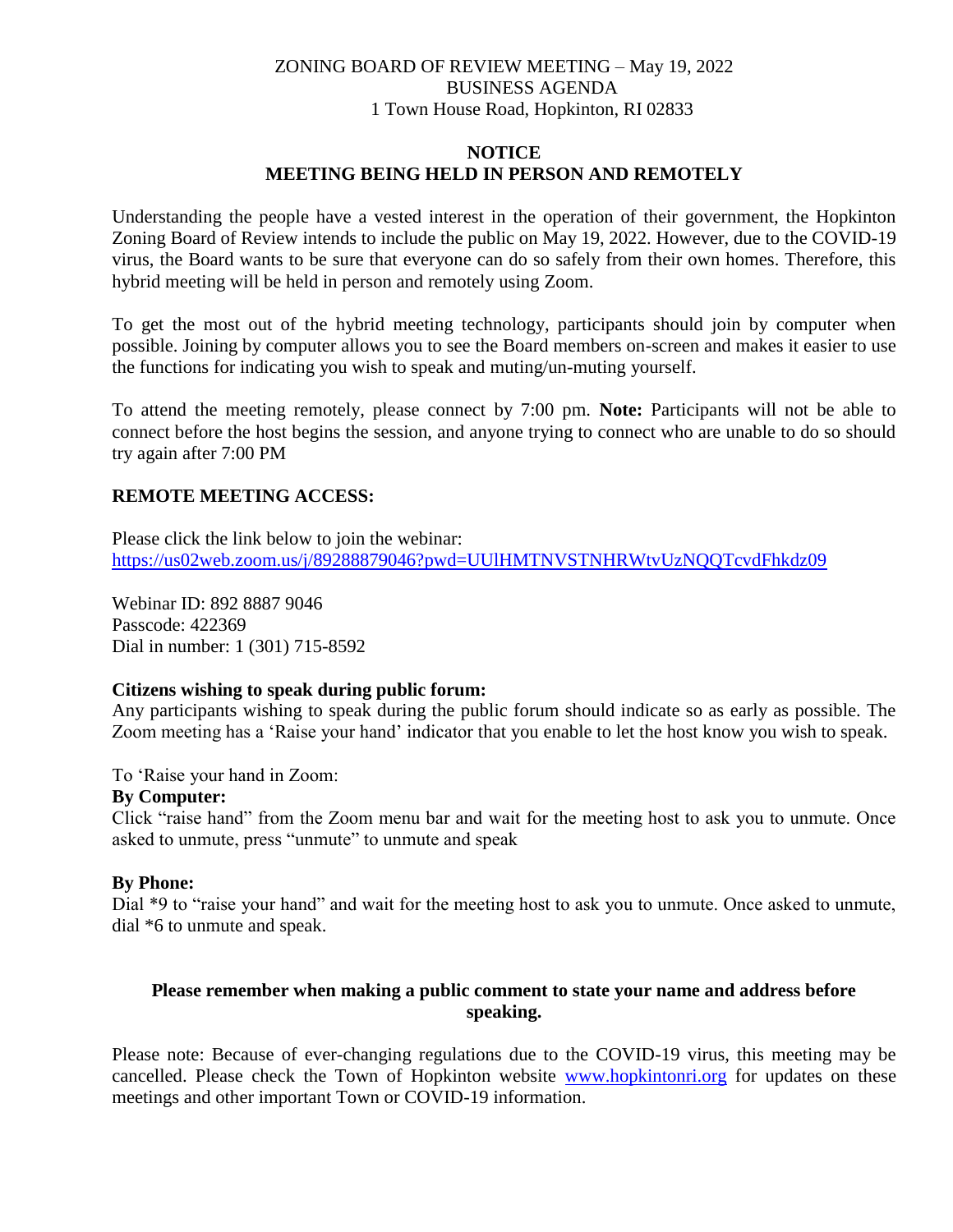7:00 P.M. Call to Order – Introduction - Moment of silent meditation and salute to the Flag.

#### Members present.

Members sitting as Board.

#### Petition I – Hearing

A Petition for a Dimensional Variance to allow a reduction in lot frontage. Petition filed by Nick Mandes on behalf of Clarks Falls, LLC with mailing address of 15 Clarks Falls Rd, North Stonington, CT 06359, for property owned by Clarks Falls, LLC located at 0 Tanner Lane, Ashaway, RI 02804, and identified as AP 5 Lot 57E, an R-1 Zone and filed in accordance with Section 9 of Chapter 134 of the Zoning Ordinances of the Town of Hopkinton, as amended.

#### Petition  $II$  – Hearing

A Petition for a Special Use Permit to allow for a single family residence. Petition filed by Nick Mandes on behalf of Clarks Falls, LLC with mailing address of 15 Clarks Falls Rd, North Stonington, CT 06359, for property owned by Clarks Falls, LLC located at 0 Tanner Lane, Ashaway RI 02804, and identified as AP 5 Lot 57E, an R-1 Zone and filed in accordance with Sections 8C and 10 of Chapter 134 of the Zoning Ordinances of the Town of Hopkinton, as amended.

## **The applicant for Petition I and Petition II has asked for a continuance.**

#### Petition III – Determine completeness of application/consider waivers

A petition for a Dimensional Variance to request relief from front and side yard setbacks for construction of a new building compatible with current use. Petition filed by Jeffrey Duscha with mailing address of 109 Woodville Alton Road, Hope Valley RI 02832, for property owned by Jeffrey Duscha and Michele Hoyt located at 493 Main Street, Hopkinton RI 02833, and identified as AP 26 Lot 15, an RFR-80 Zone and filed in accordance with Section 9 of Chapter 134 of the Zoning Ordinances of the Town of Hopkinton, as amended.

#### Petition IV – Determine Completeness of application/consider waivers

A petition for a Special Use Permit to allow for construction of a new building and an expansion of the current use. Petition filed by Jeffrey Duscha with mailing address of 109 Woodville Alton Road, Hope Valley RI 02832, for property owned by Jeffrey Duscha and Michele Hoyt located at 493 Main Street, Hopkinton RI 02833, and identified as AP 26 Lot 15, an RFR-80 Zone and filed in accordance with Sections 8C and 10 of Chapter 134 of the Zoning Ordinances of the Town of Hopkinton, as amended.

Applicant or representative present. Filing fees paid and notice posted. Discussion. Decision.

#### Petition V – Hearing

An application for an Aquifer Protection Permit to allow a brewery of beer, wine, and distilled alcoholic beverages within the existing structure. Petition filed by Quinlan Enterprise, with a mailing address of 401 Main Street, Ashaway RI 02804, for property